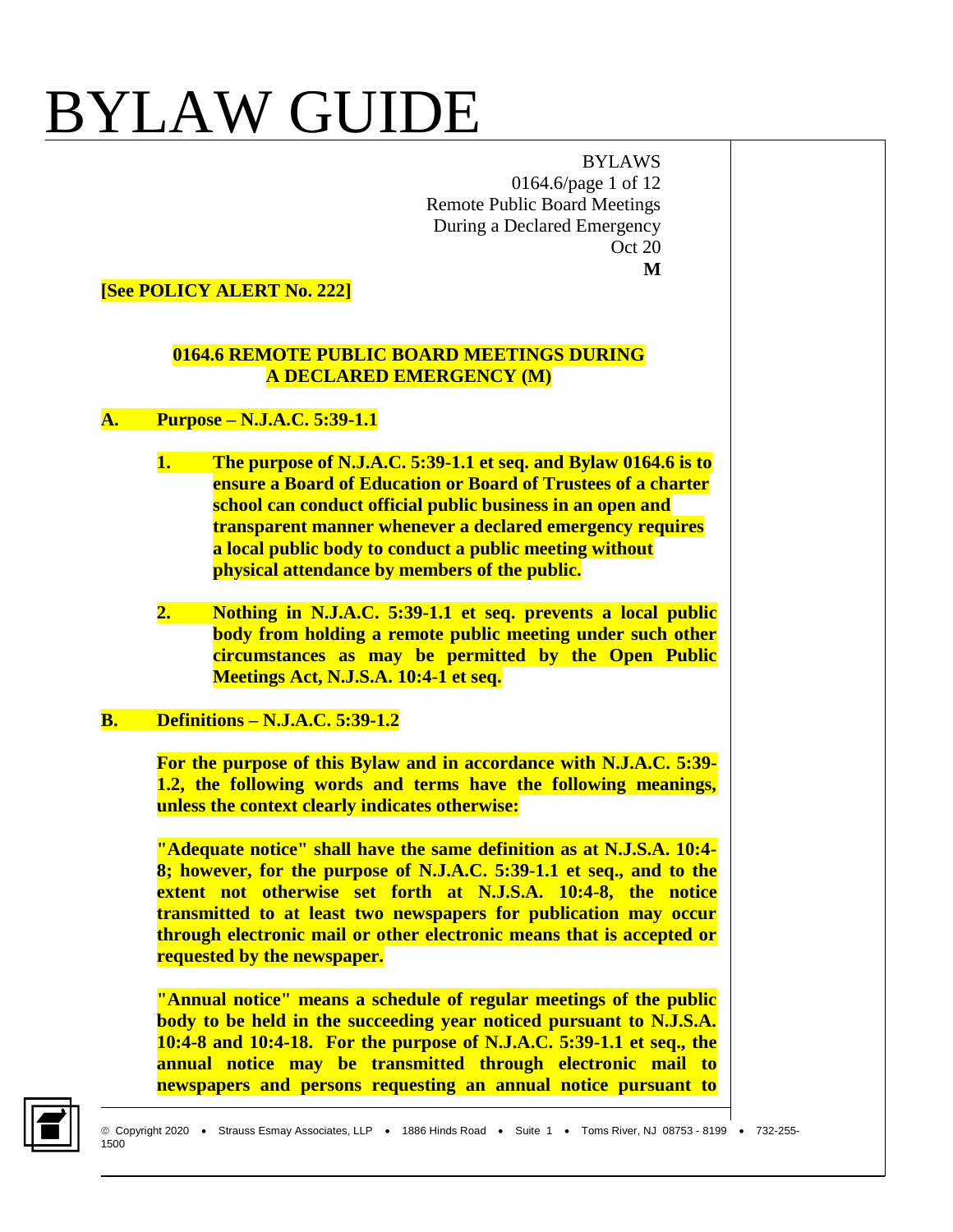**N.J.S.A. 10:4-18. If the declared emergency prevents the local public body from mailing an annual notice to individuals requesting notice pursuant to N.J.S.A. 10:4-18, it shall be mailed to individuals for whom the local public body does not have an electronic mail account as soon as practicable.** 

**"Board" or "Board of Education" means a Board of Education or a Board of Trustees of a charter school as defined as a "local public body" or "public body" as per N.J.A.C. 5:39-1.2.**

**"Declared emergency" means a public health emergency, pursuant to the Emergency Health Powers Act, P.L. 2005, c. 222 (N.J.S.A. 26:13-1 et seq.), or a state of emergency, pursuant to P.L. 1942, c. 251 (N.J.S.A. App.A.9-33 et seq.), or both, or a state of local disaster emergency that has been declared by the Governor and is in effect.** 

**"Electronic notice" means advance notice available to the public via electronic transmission of at least forty eight hours, giving the time, date, location and, to the extent known, the agenda of any regular, special, or rescheduled meeting, which shall accurately state whether formal action may or may not be taken at such meeting.**

**"Internet" means the international computer network of both Federal and non-Federal interoperable packet switched data networks.** 

**"Live streaming" means the live audio and video transmission of a remote public meeting over the Internet.** 

**"Local public body" means any "public body," as that term is defined in N.J.S.A. 10:4-8, with territorial jurisdiction equal to or less than a county. This term shall include Boards of Education, counties, municipalities, boards and commissions created by one or more counties or municipalities, and any authorities subject to N.J.S.A. 40A:5A-1 et seq., including fire districts and other special districts, along with joint meetings or regional service agencies as defined in N.J.S.A. 40A:65-3.** 

**"Public business" means and includes all matters which relate in any way, directly or indirectly, to the performance of the public body's functions or the conduct of its business.** 

**"Public meeting" means and includes any gathering whether corporeal or by means of communication equipment which is attended by, or open to, all of the members of a public body, held with** 

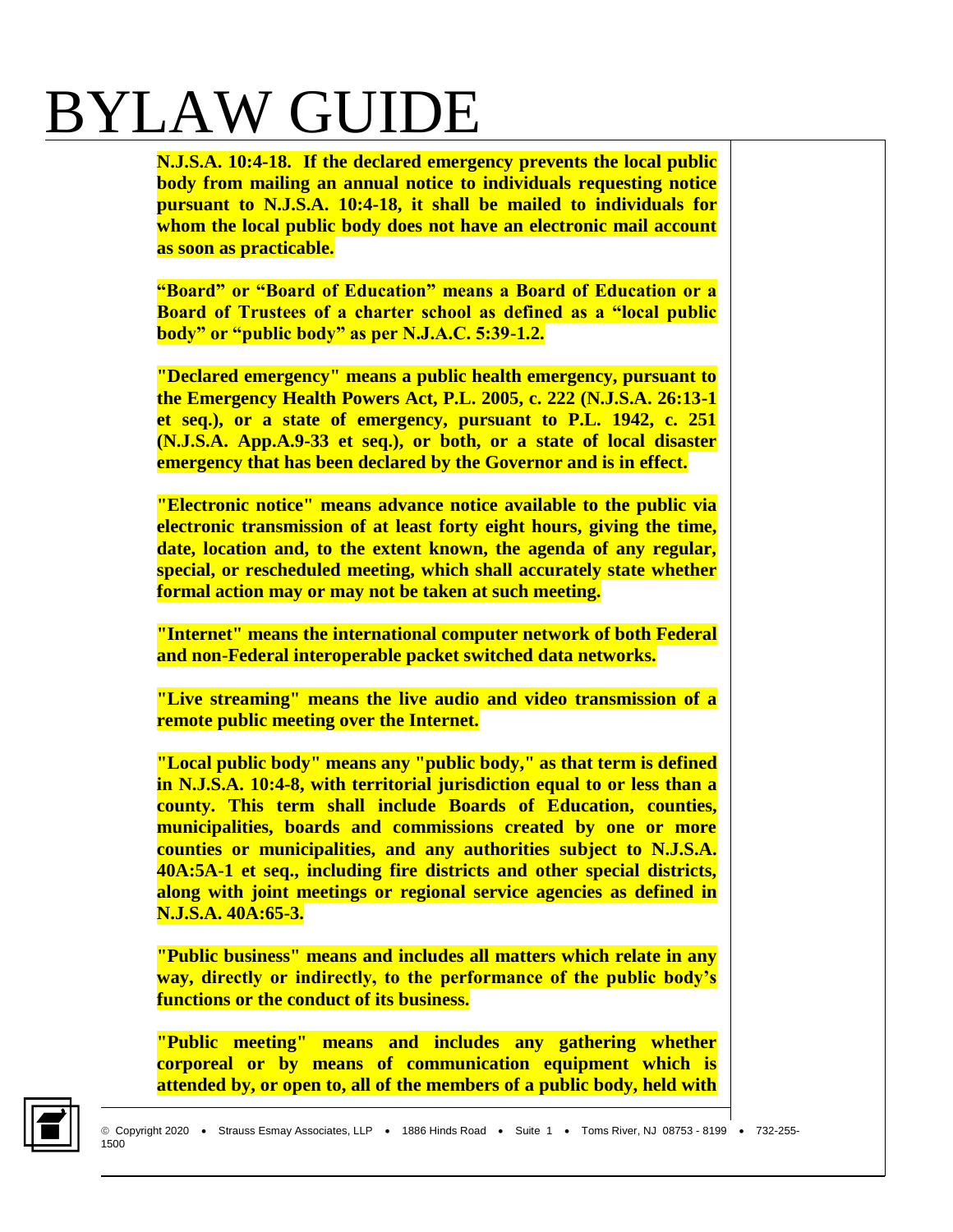**the intent, on the part of the members of the body present, to discuss or act as a unit upon the specific public business of that body. Meeting does not mean or include any such gathering (1) attended by less than an effective majority of the members of a public body, or (2) attended by or open to all the members of three or more similar public bodies at a convention or similar gathering.** 

**"Remote public meeting" means a public meeting that is conducted by any means of electronic communication equipment permitted pursuant to N.J.A.C. 5:39-1.1 et seq.** 

- **C. Circumstances Under Which a Board of Education May Hold a Remote Public Meeting During a Declared Emergency for Conducting Public Business – N.J.A.C. 5:39-1.3**
	- **1. In addition to any circumstances under which public meetings held by means of communication equipment may be authorized pursuant to the Open Public Meetings Act, N.J.S.A. 10:4-1 et seq., the Board may hold a remote public meeting to conduct public business during a declared emergency if the emergency reasonably prevents the Board from safely conducting public business at a physical location with members of the public present.**
	- **2. If, during a declared emergency, the Board holds a physical meeting in a location where, pursuant to State and/or Federal guidelines meant to mitigate the risk of a contagious infection, the declared emergency necessitates capacity restrictions reducing the number of individuals that can be present in the meeting room to an amount below that reasonably expected for the public meeting by the Board, the Board must either hold the public meeting at another location with adequate capacity for the reasonably expected attendance by the public or hold the public meeting as both an in-person meeting and a remote public meeting.** 
		- **a. As set forth at N.J.A.C. 5:39-1.4(c), no in-person meeting shall proceed if the room capacity does not permit any member of the public to attend.**
	- **3. Nothing in N.J.A.C. 5:39-1.3 shall be interpreted to prevent the Board from broadcasting the audio and/or video of, or taking remote public comment during, a public meeting that the**

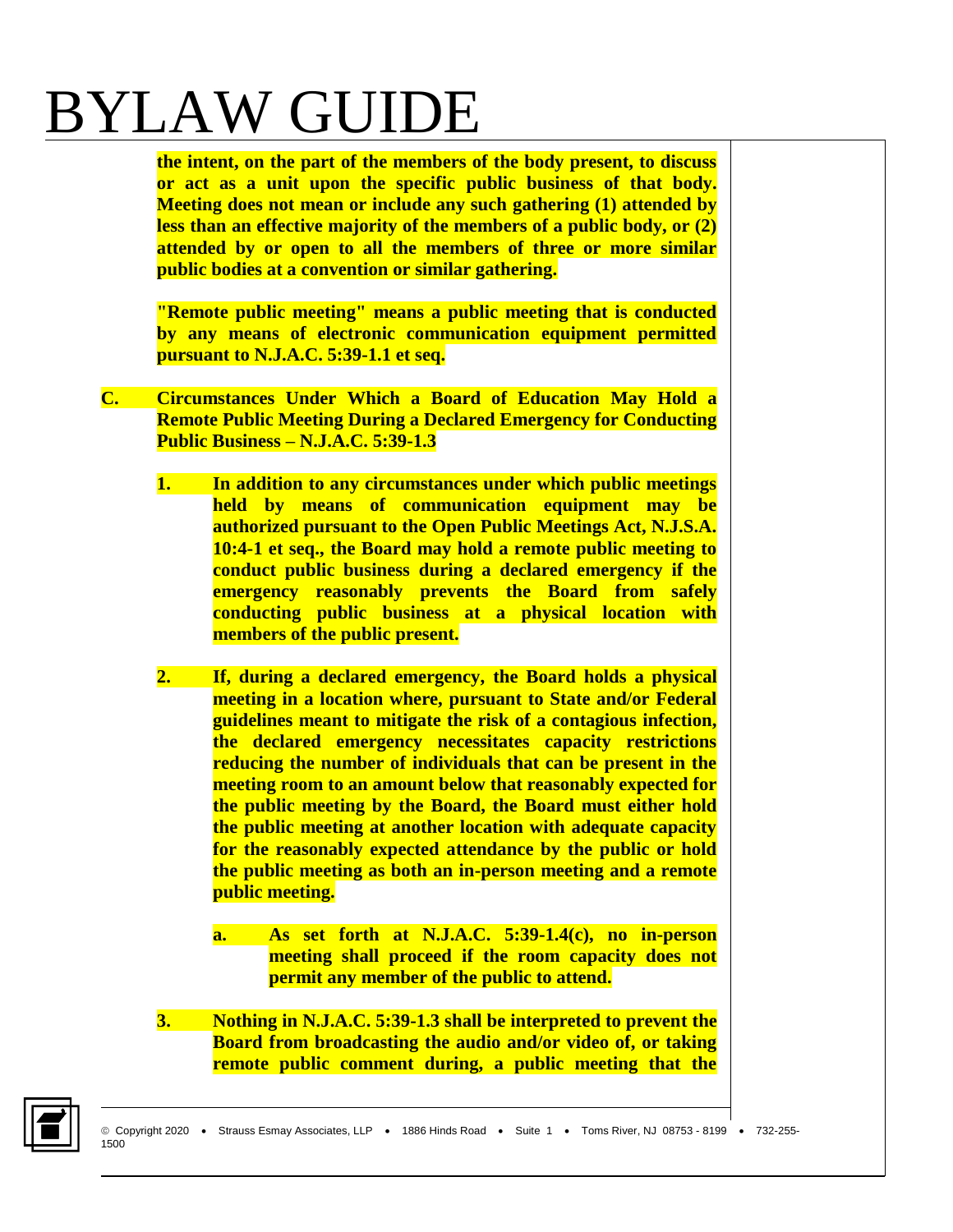**public can physically attend without being subject to public health-related capacity restrictions.**

- **D. Minimum Technological and Procedural Requirements for Remote Public Meetings Necessitated by a Declared Emergency – N.J.A.C. 5:39-1.4**
	- **1. If a declared emergency requires the Board to hold a remote public meeting to conduct public business, the Board shall use an electronic communications technology that is routinely used in academic, business, and professional settings, and can be accessed by the public at no cost.**
		- **a. Participant capacity on the selected platform should be consistent with the reasonable expectation of the public body for public meetings of the type being held and shall not be limited to fewer than fifty public participants (beyond those persons required to conduct business at the meeting).**
	- **2. Remote public meetings may be held by means including, but not limited to, audio-only teleconferencing, electronic communications platforms with video and audio, and Internetaccessible technology, such as live-streaming.**
		- **a. If an electronic communications platform or Internetaccessible technology is being utilized for a remote public meeting, a telephonic conference line shall also be provided to allow members of the public to dial-in by telephone to listen and provide public comment as otherwise required by law.**
		- **b. The Board shall require members of the public to state, prior to providing public comment, whether they wish to speak and to identify themselves prior to speaking.**
	- **3. The Board shall provide the public with similar access to a remote public meeting as members of the Board, staff of the Board, and any individuals seeking one or more approvals from the Board.**
		- **a. If a remote public meeting is held by audio and video, the public shall also have the opportunity to participate in the meeting in both audio and video capacities.**

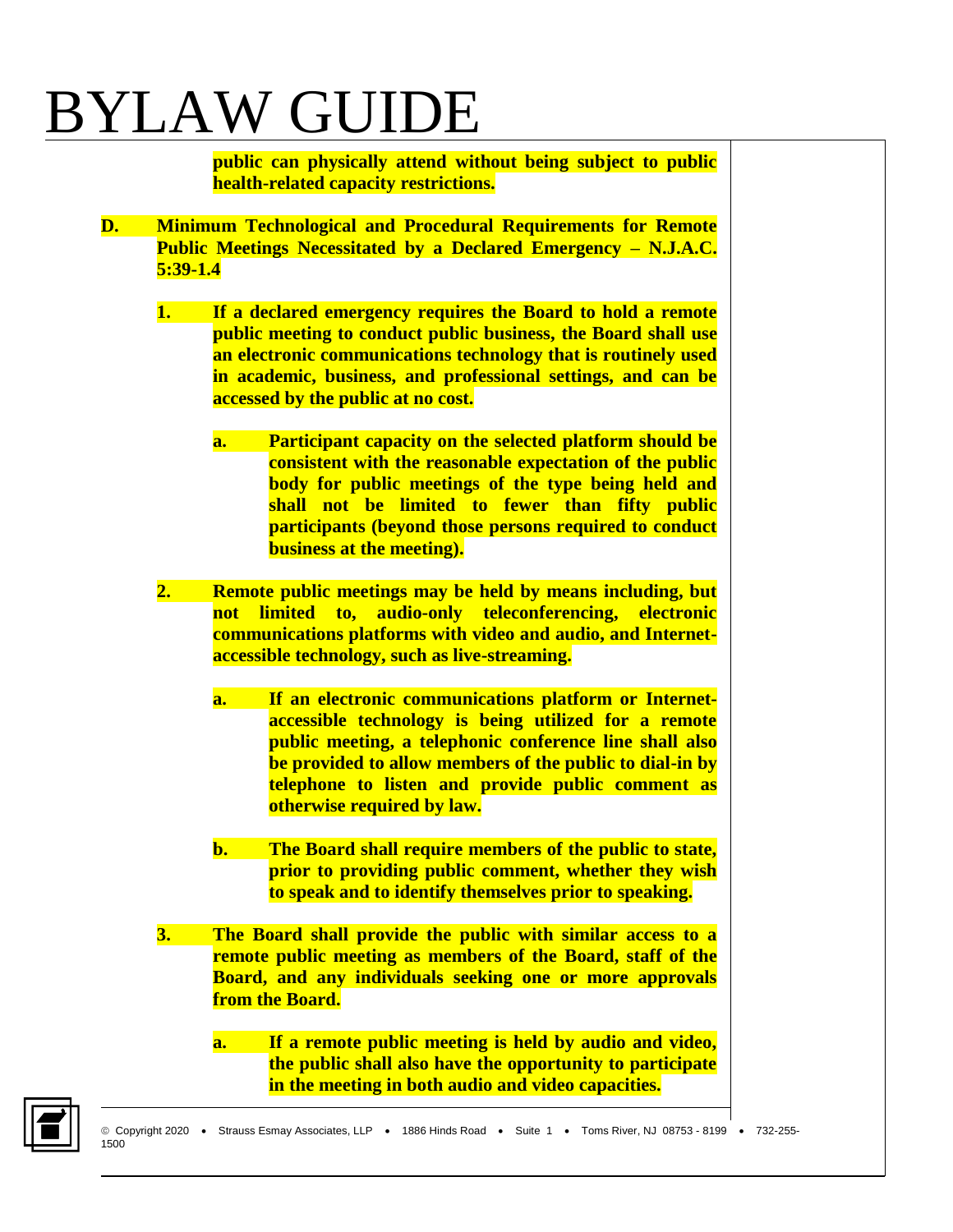- **b. The Board meeting held in-person shall not prohibit members of the public from attending in-person.**
- **4. Any remote public meeting where sworn testimony is being taken shall be broadcast by video, as well as by audio.** 
	- **a. All individuals giving sworn testimony at a remote public meeting shall appear by video in addition to audio.**
- **5. Any presentations or documents that would otherwise be viewed or made available to members of the public physically attending the Board meeting shall be made visible on a video broadcast of the remote public meeting or made available on the Internet website or webpage of the entity governed by the Board, or the Internet website or webpage of the entity responsible for appointing the members of the Board.**
	- **a. If a document would be made available to individual members of the public in hard copy while physically attending the meeting, the document shall be made available in advance of the meeting for download through an internet link appearing either on the meeting notice, or near the posting of the meeting notice, both on the website and at the building where the meeting would otherwise be held.**
	- **b. If the Board does not have its own website, such documents shall be available upon request ahead of the meeting and provided through an official social media account if one exists.**
- **6. The Board holding a remote public meeting shall allow members of the public to make public comment by audio, or by audio and video, if the remote public meeting is held over both audio and video, during the meeting.**
	- **a. In advance of the remote public meeting, the Board shall allow public comments to be submitted to the Board Secretary by electronic mail and in written letter form by a reasonable deadline.**

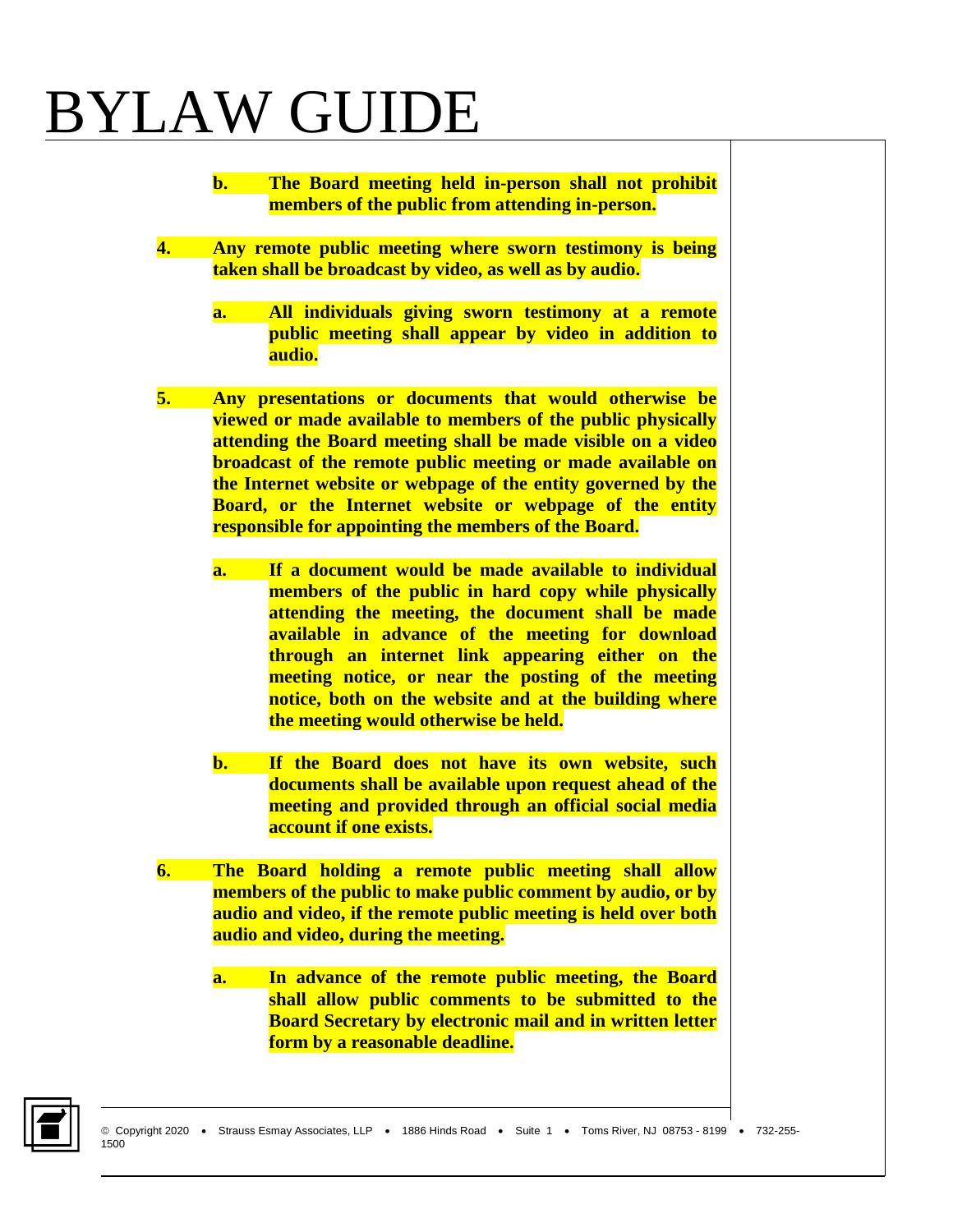- **b. The Board shall not accept text-based public comment received during a remote public meeting held through an electronic communications platform or Internetaccessible technology. Public comments submitted before the remote public meeting through electronic mail or by written letter shall be read aloud and addressed during the remote public meeting in a manner audible to all meeting participants and the public.**
- **c. The Board shall impose a reasonable time limit, where permitted by law, of five minutes on individual public comments and the same limits shall be placed on the reading of written comments. Each comment shall be read from the beginning, until the time limit is reached. The Board may pass over duplicate written comments; however, each duplicate comment shall be noted for the record with the content summarized. If the Board elects to summarize duplicative comments, the Board must not summarize certain duplicative comments while reading other duplicative comments individually.**
- **7. The electronic communications technology used for a remote public meeting must have a function that allows the Board to mute the audio of all members of the public, as well as allow members of the public to mute themselves.** 
	- **a. Any electronic communications platform or Internetaccessible technology used for a remote public meeting shall also allow the Board to regulate participation by individual members of the public.**
	- **b. A telephonic audio conference call line must have a queueing or similar function for regulating public comment.**
- **8. Subject to D.5. and D.6. above, the Board shall adopt, by resolution, standard procedures and requirements for public comment made during a remote public meeting, as well as for public comments submitted in writing ahead of the remote public meeting.**

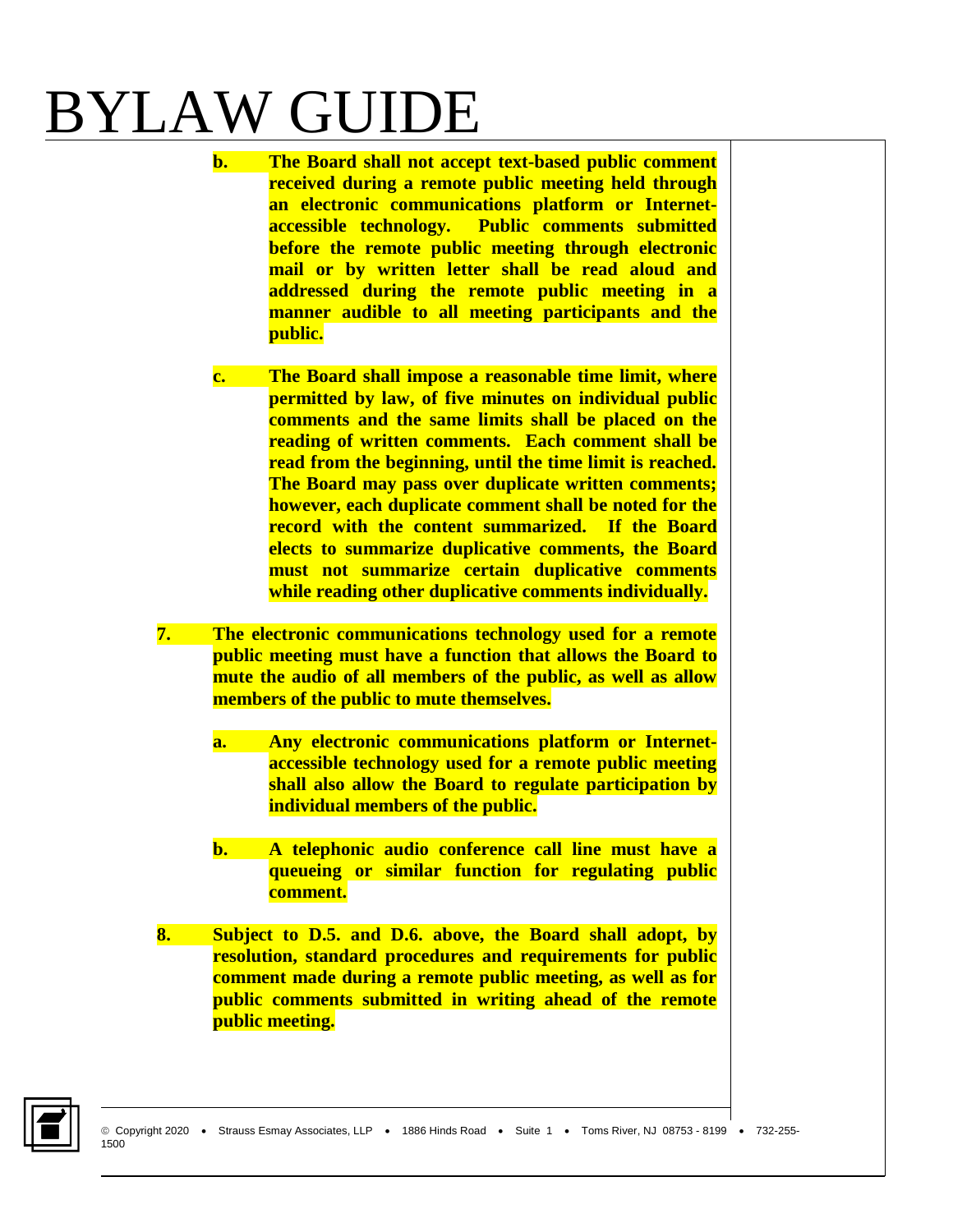- **a. Such procedures and requirements shall include standards of conduct to be followed by members of the public when making comment.**
- **b. The procedures and requirements for making public comment, along with an explanation of the audio muting function of the electronic communications platform being used, shall be announced at the beginning of the remote public meeting.**
- **c. Regulation of conduct by members of the public on a remote public meeting shall be consistent with law and practices followed if a member of the public disrupts an in-person meeting. The following procedures shall be incorporated:** 
	- **(1) The Board shall facilitate a dialogue with the commenter to the extent permitted by the electronic communications technology;**
	- **(2) If a member of the public becomes disruptive during a remote public meeting, including during any period for public comment, the member of the Board charged with running the remote public meeting shall mute or continue muting, or direct appropriate staff to mute or continue muting, the disruptive member of the public and warn that continued disruption may result in being prevented from speaking during the remote public meeting or removed from the remote public meeting.** 
		- **(a) Disruptive conduct includes sustained inappropriate behaviors, such as, but not necessarily limited to, shouting, interruption, and use of profanity.**
	- **(3) A member of the public who continues to act in a disruptive manner after receiving an initial warning may be muted while other members of the public are allowed to proceed with their questions or comments.**

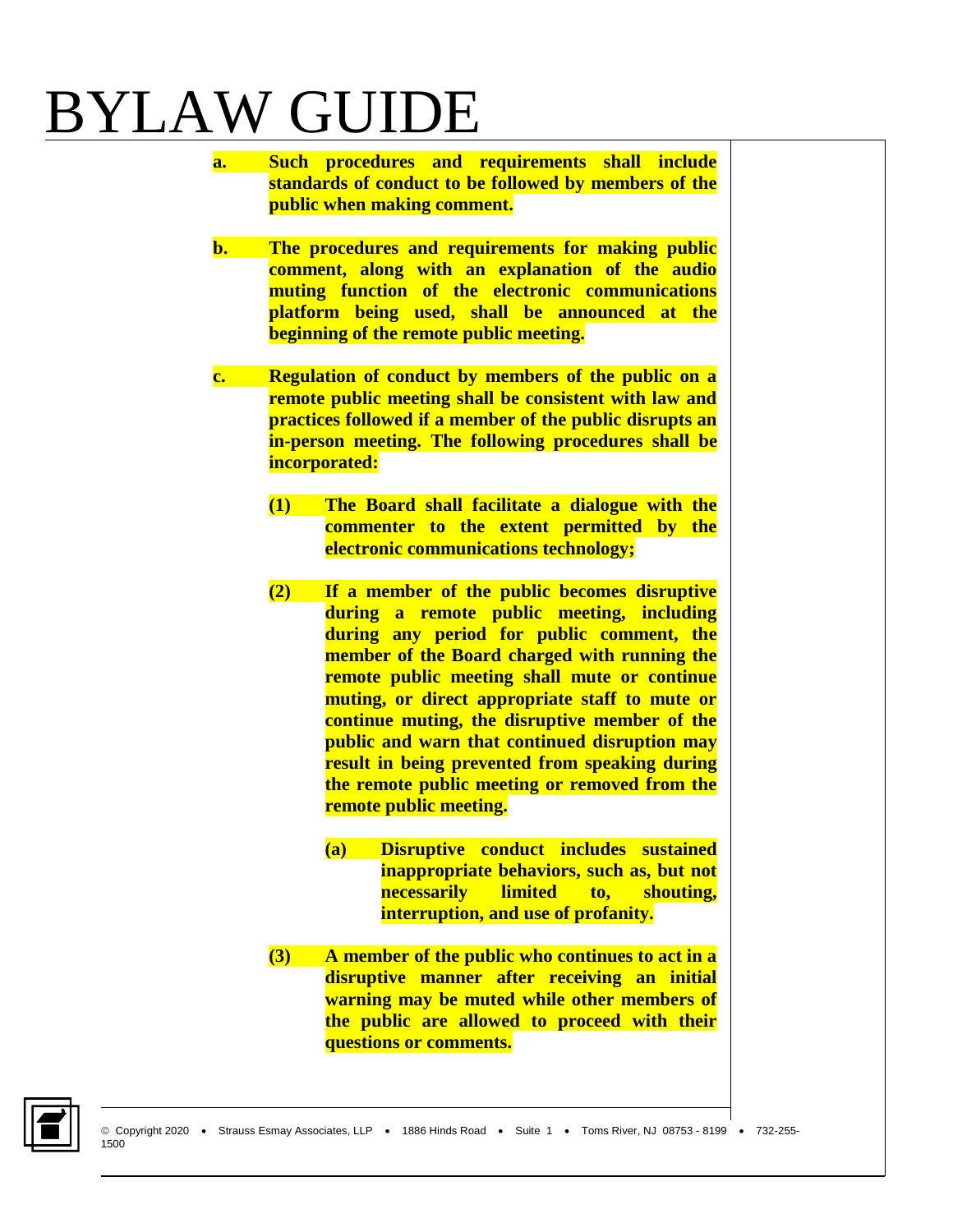- **(a) If time permits, the disruptive individual shall be allowed to speak after all other members of the public have been given the opportunity to make their comment. Should the person remain disruptive, the individual may be muted or kept on mute for the remainder of the remote public meeting, or removed from the remote public meeting.**
- **9. Electronic communications platforms and Internet-accessible technologies used for remote public meetings shall be hosted on FedRAMP Moderate Impact Level Authorized dedicated servers or in a FedRAMP Moderate Impact Level Authorized Cloud, unless the host of the dedicated servers or cloud provides annual evidence of satisfactory cybersecurity internal controls through a SOC2 audit report.** 
	- **a. When using cloud services, the technology vendor shall check provider credentials and contracts to ensure FedRAMP Moderate Impact compliance unless annual evidence of satisfactory internal controls is provided through a SOC2 audit report.**

#### **E. Notice of Remote Public Meetings; Statement in Minutes – N.J.A.C. 5:39-1.5**

- **1. Adequate notice of a remote public meeting must include, in addition to the content required pursuant to N.J.S.A. 10:4-8, clear and concise instructions for accessing the remote public meeting, the means for making public comment, and where relevant documents, if any, will be made available.**
- **2. In addition to adequate notice, the Board shall also provide electronic notice of a remote public meeting, except as may be permitted pursuant to N.J.S.A. 10:4-9.3 and E.3. below.**
	- **a. The electronic notice shall contain the content required pursuant to N.J.S.A. 10:4-8 and 10:4-9.1 and E.1. above, and shall be posted on the Internet website or webpage of Board and/or school district, or the entity responsible for appointing the members of the Board.**

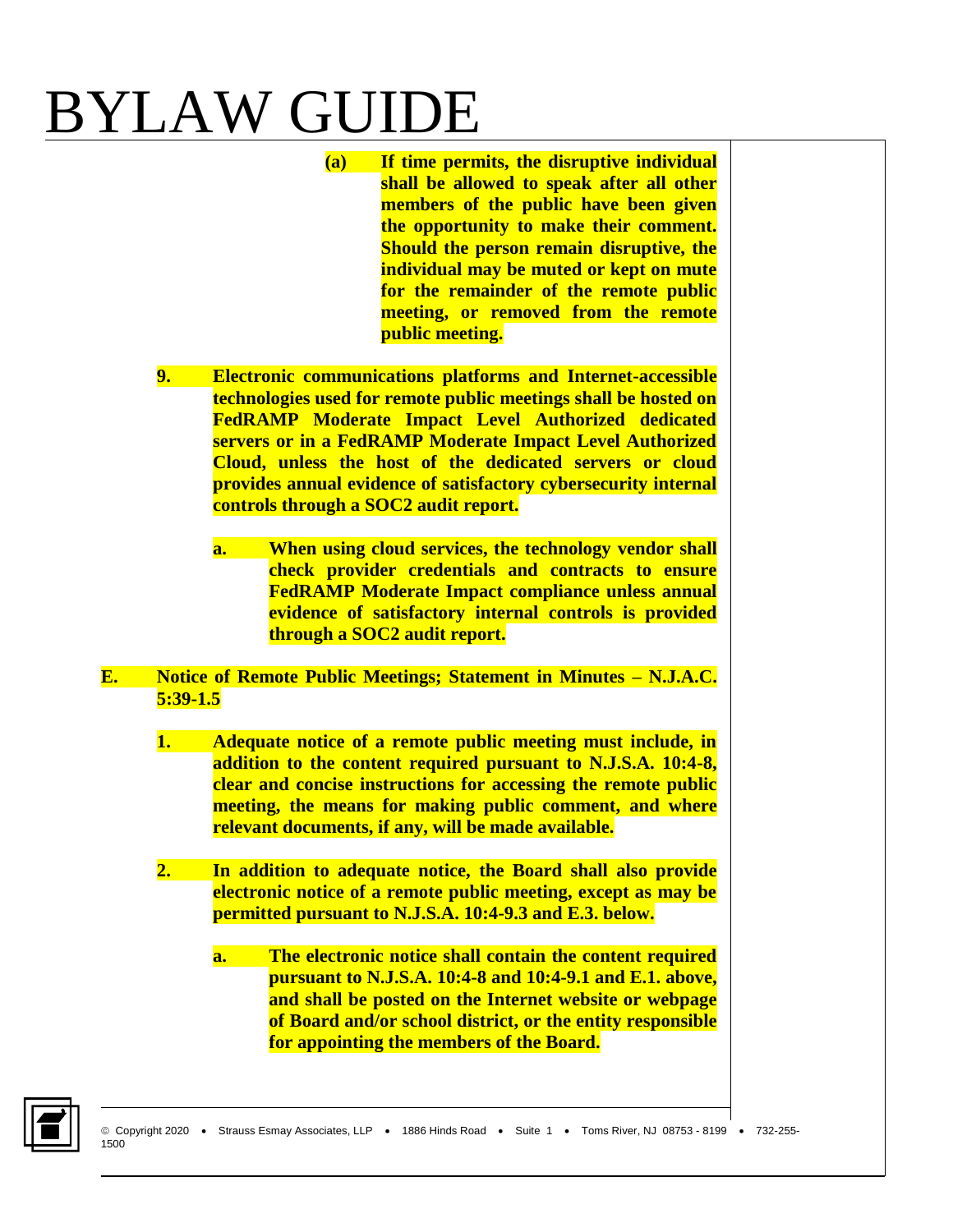- **(1) If the Board does not have a website, electronic notice shall be provided on an official social media platform of the Board; however, electronic notice is not required if the Board does not have an internet presence.**
- **(2) Unless otherwise prohibited by the declared emergency, the content of the electronic notice shall also be posted on the main access door of the building where the public would routinely attend public meetings of the Board in-person. The notice must be viewable from the outside.**
- **3. If during a declared emergency the Board elects to issue electronic notice of a remote public meeting in lieu of, rather than in addition to, adequate public notice, as permitted pursuant to N.J.S.A. 10:4-9.3, the Board shall limit public business discussed or effectuated at the meeting to matters:**
	- **a. Necessary for the continuing operation of government and which relate to the emergency declaration connected with the declared emergency; or**
	- **b. Requiring decision during the remote public meeting due to imminent time constraints.**
- **4. Nothing in N.J.A.C. 5:39-1.5 prohibits the Board from holding a remote public meeting, notwithstanding the failure to provide adequate notice and electronic notice where permitted pursuant to N.J.S.A. 10:4-9.**
- **5. If the Board expects to conduct remote public meetings for a series of regularly scheduled meetings advertised in its annual notice, the annual notice shall be revised at least seven days prior to the next regularly scheduled meeting, indicating which meeting(s) will be held as a remote public meeting and shall contain clear and concise instructions for accessing those remote public meetings, the means for making public comment, and where relevant documents, if any, will be made available.** 
	- **a. In addition to the means of notice transmission required pursuant to N.J.S.A. 10:4-18, the revised annual notice shall be posted on the Internet website or webpage of**

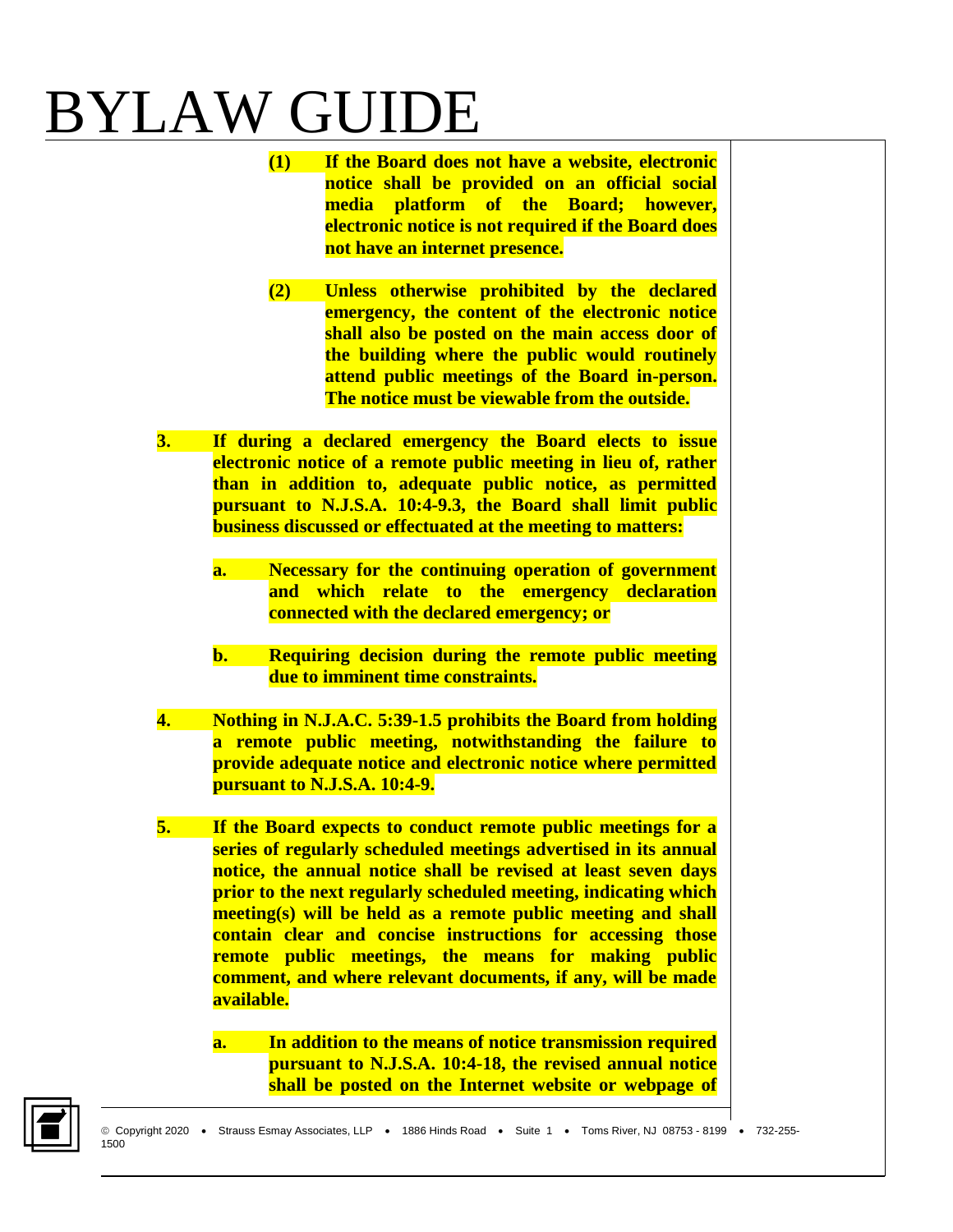**the Board and/or school district, or the entity responsible for appointing the members of the Board.** 

- **b. If the Board does not have its own website, the revised notice shall be provided on an official social media platform unless the Board does not have an Internet presence.**
- **c. Unless otherwise prohibited by the declared emergency, the content of the electronic notice shall also be posted on the door of the main public entrance to the building where the public would routinely attend public meetings held by the Board.** 
	- **(1) Notice must also be posted on the door for any designated and clearly delineated handicap accessible entrance. These notices must be viewable from the outside.**
- **6. If a previously scheduled Board meeting was to allow public attendance without a public health-related restriction as to capacity, but the Board intends to hold the same meeting as a remote public meeting due to a declared emergency and the change is not reflected in a revised annual notice issued pursuant to E.5. above, the Board shall issue adequate and electronic notice for said meeting pursuant to E.1. and E.2. above as if the meeting were not included in the annual notice.**
- **7. At the commencement of every remote public meeting of the Board, the person presiding shall announce publicly, and shall cause to be entered in the minutes of the meeting, an accurate statement to the effect that:** 
	- **a. Both adequate and electronic notice of the meeting has been provided, specifying the time, place, and manner in which such notice was provided;**
	- **b. Only electronic notice of the meeting has been provided, specifying the time, place, and manner in which such notice was provided, and that discussion and effectuation of public business shall be limited to only those matters:**

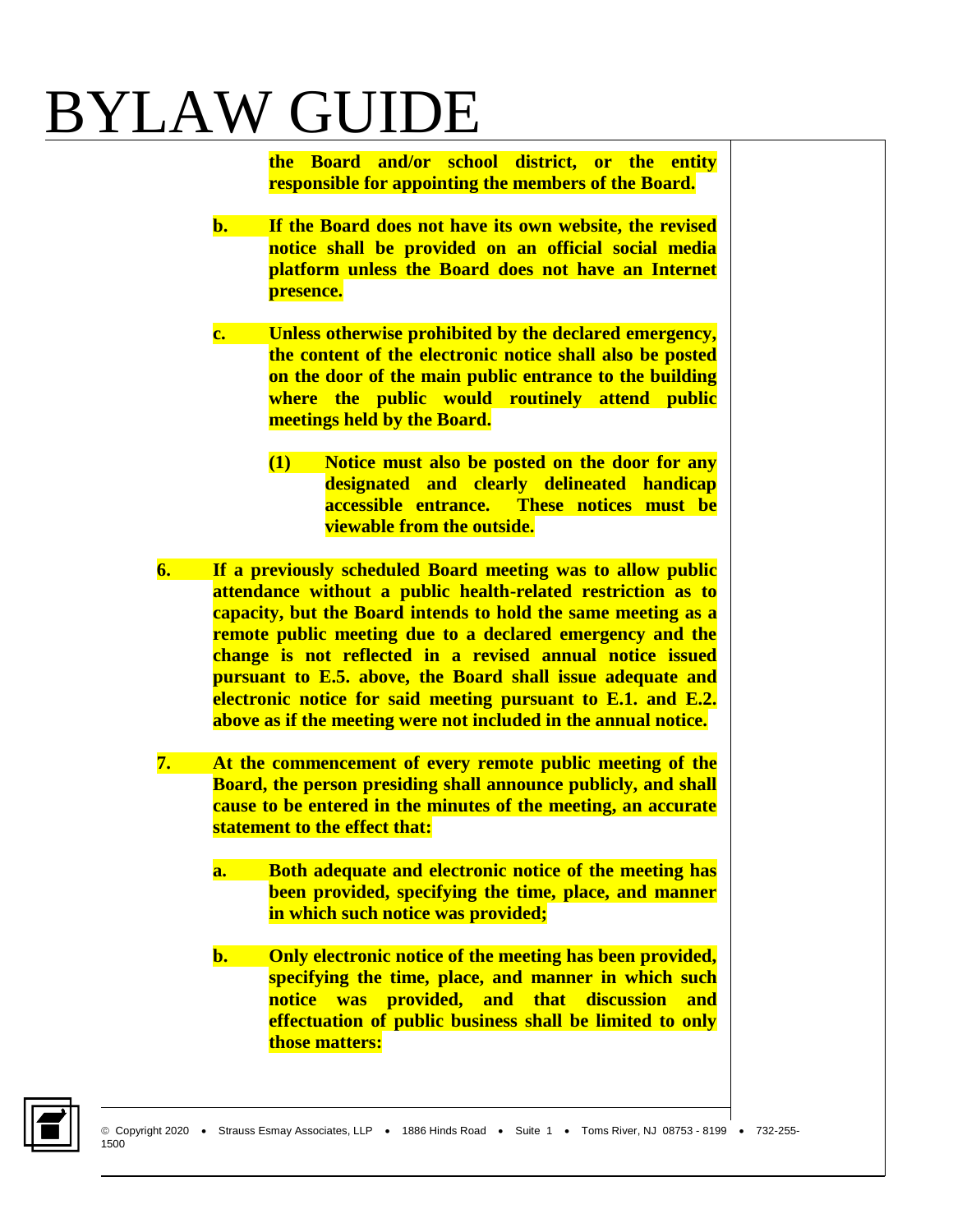- **(1) Necessary for the continuing operation of government and that relate to the applicable emergency declaration; or**
- **(2) Requiring decision during the remote public meeting due to imminent time constraints; or**
- **c. That adequate notice and electronic notice was not provided, in which case such announcement shall state:** 
	- **(1) The reason(s) why the matter(s) discussed are of such urgency and importance, as contemplated pursuant to N.J.S.A. 10:4-9(b)(1), and the nature of the substantial harm to the public interest likely to result from a delay in the holding of the meeting;**
	- **(2) That the remote public meeting will be limited to discussion of, and acting with respect to, such matters of urgency and importance;**
	- **(3) The time, place, and manner in which notice of the meeting was provided; and**
	- **(4) Either that the need for such meeting could not reasonably have been foreseen at a time when adequate notice and/or electronic notice could have been provided, in which event, such announcement shall specify the reason why such need could not reasonably have been foreseen; or that such need could reasonably have been foreseen at a time when adequate notice and/or electronic notice could have been provided, but such notice was not provided, in which event the announcement shall specify the reason why adequate notice and/or electronic notice was not provided.**
- **8. Where the Board is required by law to provide a meeting agenda, or otherwise provides a meeting agenda by practice at its regularly scheduled meetings, prior to the commencement of the remote public meeting, the Board shall also make a copy of the agenda available to the public for download through an**